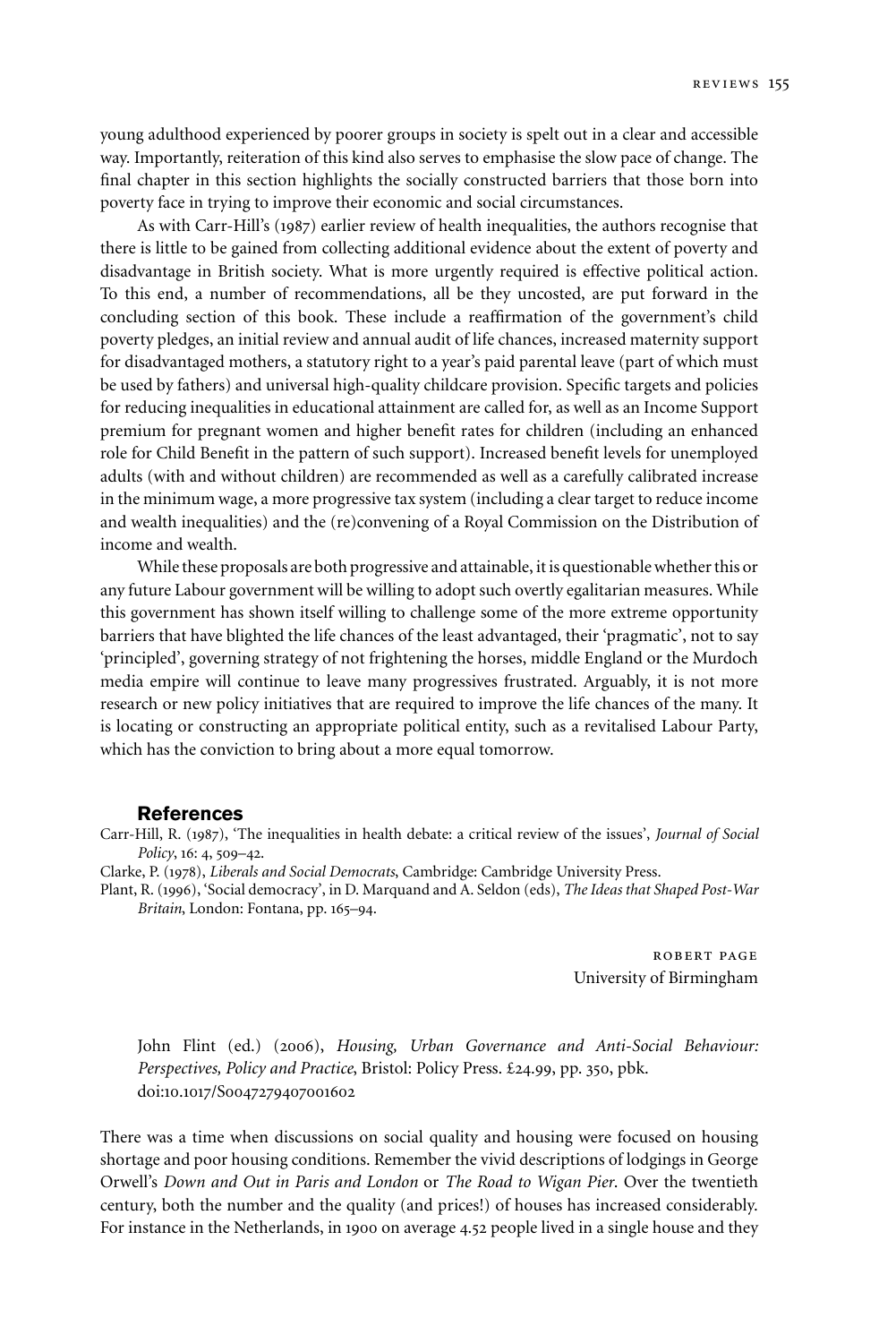averaged 1.65 persons to a room. In 2000, this reduced to 2.46 people in a house, with only 0.48 persons per room! Add to that the availability of running water and sanitation (heralded early 2007 by the *British Medical Journal* as the all-time most significant contribution to improved health), electricity, central heating, telephone, television, internet, and it is clear that there have been tremendous improvements in housing.

It is good to explicitly acknowledge those improvements, as new aims in terms of housing quality tend to push the achievements out of our memory. Over the past couple of years, there has been an increased interest in the contribution of neighbours to the quality of our housing. Frank Field was probably one of the first to label the issue as 'neighbours from hell'. It's no longer the physical infrastructure that's critical, but the social infrastructure. The erosion of good neighbourliness and the proclaimed rise of anti-social behaviour are new items on the agenda of housing policy. They constitute an extension of the surveillance of formerly private spheres of conduct (p. 327). Social landlords are expected to not only provide good housing, but also safe and secure environments, free of nuisance. This calls for new policy instruments, the so-called 'politics of behaviour'.

John Flint has edited a volume on this issue, bringing together fourteen academic papers and his own introductory and concluding chapters, structured into four parts. Part 1 focuses on the definition and construction of anti-social behaviour in the UK. Among the chapters is one by Pauline Card offering a concise twentieth century history of housing policy and the role of social landlords in anti-social behaviour. Part 2 of the book deals with the current legal techniques used to address anti-social behaviour. These include tenancy agreements (the contractual relationship between landlord and tenant), anti-social behaviour orders (ASBO's), acceptable behaviour contracts as well as mediation (e.g. chapter by Pawson and McKenzie).

Part 3 focuses on emerging mechanisms of addressing anti-social behaviour in housing governance. This includes a welcome chapter on the Shelter Inclusion project. The authors rightly argue that controlling anti-social behaviour calls for prevention, enforcement and rehabilitation. The Shelter Inclusion project, as well as the Dundee families project, are described in the next chapter. Both focus on providing support to families who are the origin of anti-social behaviour. These are mostly poor and disorganised households, not having enough resources to independently address the situation they are in and the nuisance they are causing others. While most research and practice tends to focus on enforcement and anti-social behaviour interventions, these chapters draw our attention towards support and rehabilitation. Coverage of the Irwell Valley Housing Association 'gold service' approach as a strategy to work with positive incentives in promoting good tenancy and social behaviour towards neighbours would have merited another chapter in this part of the book. However, almost as if that might tip the balance away from enforcement, the other chapters in this part of the book describe visible patrols, the private security market and gated communities.

The final part of the book takes an international perspective, gathering examples from Australia, France and the US. In another 2006 volume edited by Kevin Harris and published by Russel House, I have myself described the experiences in the Netherlands and Flanders. The chapter on France in this book is of course most interesting, given the recent massive riots in several French cities and the emergence of large-scale urban violence. However, that situation also makes this chapter different from the others and less relevant to the UK situation, in which anti-social behaviour is much less a collective phenomena and less organised.

Flint's edited volume claims to be the first comprehensive volume exploring the role of housing and urban governance in addressing anti-social behaviour and combining theoretical perspectives, critical analysis and empirical research (back cover blurb). Of course, this is not